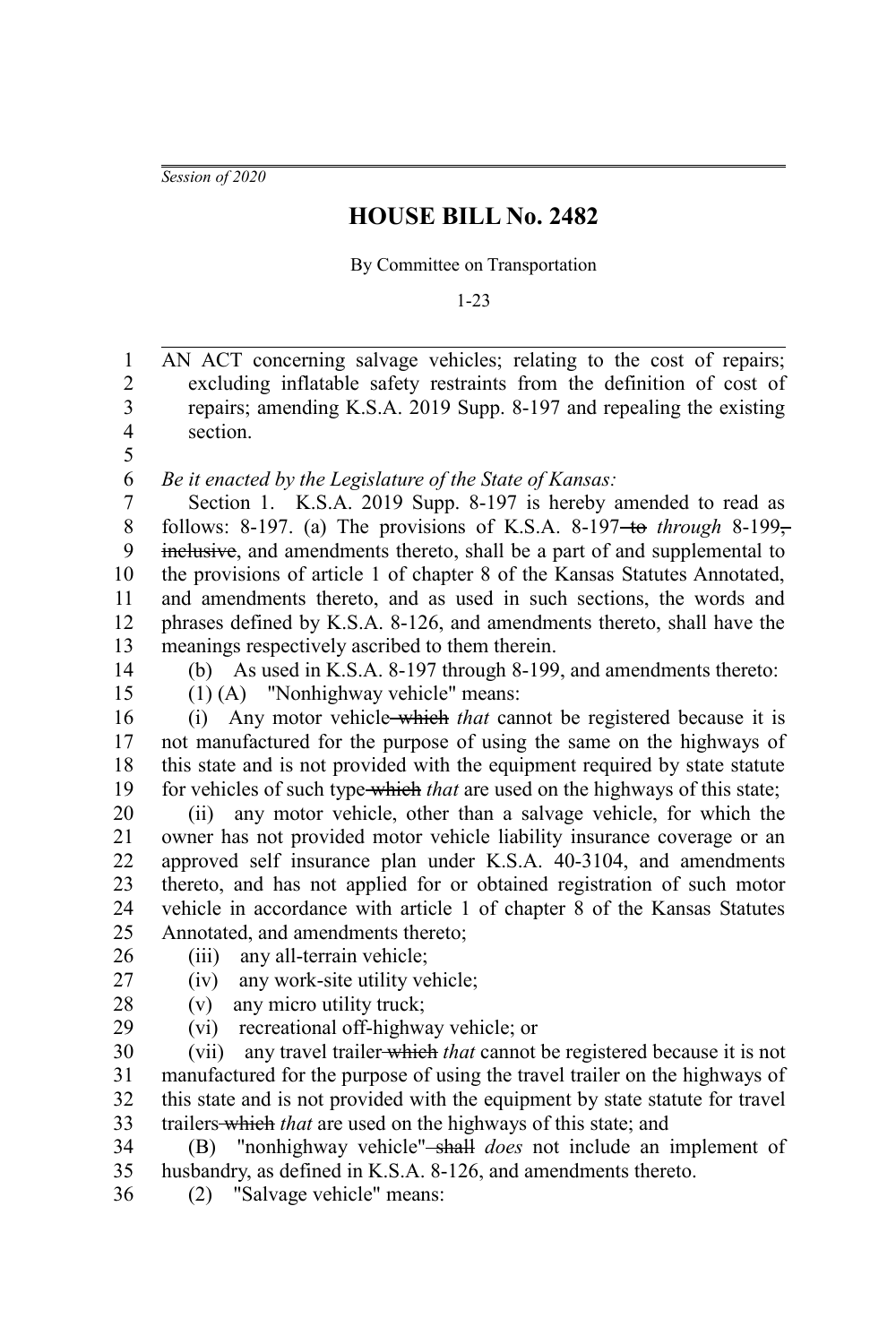(A) Any motor vehicle, other than a late model vehicle, which *that* is of a type required to be registered in this state, but which cannot be registered because it has been wrecked or damaged to the extent that: The equipment required by state statute on any such vehicle used on the highways of this state is not present or is not in good condition or proper adjustment, as prescribed by state statute or any rules and regulations adopted pursuant thereto, or such vehicle is in an inoperable condition or a condition that would render the operation thereof on the highways of this state a hazard to the public safety; and in either event, such vehicle would require substantial repairs to rebuild or restore such vehicle to a condition which *that* will permit the registration thereof; 1 2 3 4 5 6 7 8 9 10 11

(B) a late model vehicle which *that* is of a type required to be registered in this state and which *that* has been wrecked or damaged to the extent that the total cost of repair is 75% or more of the fair market value of the motor vehicle immediately preceding the time it was wrecked or damaged and such condition was not merely exterior cosmetic damage to such vehicle as a result of windstorm or hail; 12 13 14 15 16 17

(C) a motor vehicle, which *that* is of a type required to be registered in this state that the insurer determines is a total loss and for which the insurer takes title; or 18 19 20

(D) a travel trailer which *that* is of a type required to be registered in this state, but-which cannot be registered because it has been wrecked or damaged to the extent that: 21 22 23

(i) The equipment required by state statute on any such travel trailer used on the highways of this state is not present or is not in good condition or proper adjustment, as prescribed by state statute or any rules and regulations; or 24 25 26 27

(ii) such travel trailer is in an inoperable condition or a condition that would render the operation on the highways of this state a hazard to the public safety; and in either event, such travel trailer would require substantial repairs to rebuild or restore to a condition-which *that* will permit the registration of the travel trailer; 28 29 30 31 32

(3) "salvage title" means a certificate of title issued by the division designating a motor vehicle or travel trailer a salvage vehicle; 33 34

(4) "rebuilt salvage vehicle" means any motor vehicle or travel trailer previously issued a salvage title; 35 36

(5) "rebuilt salvage title" means a certificate of title issued by the division for a vehicle previously designated a salvage vehicle which *that* is now designated a rebuilt salvage vehicle; 37 38 39

(6) "late model vehicle" means any motor vehicle which *that* has a manufacturer's model year designation of or later than the year-in which the vehicle was wrecked or damaged or any of the six preceding years; 40 41 42

(7) "fair market value" means the retail value of a motor vehicle as: 43